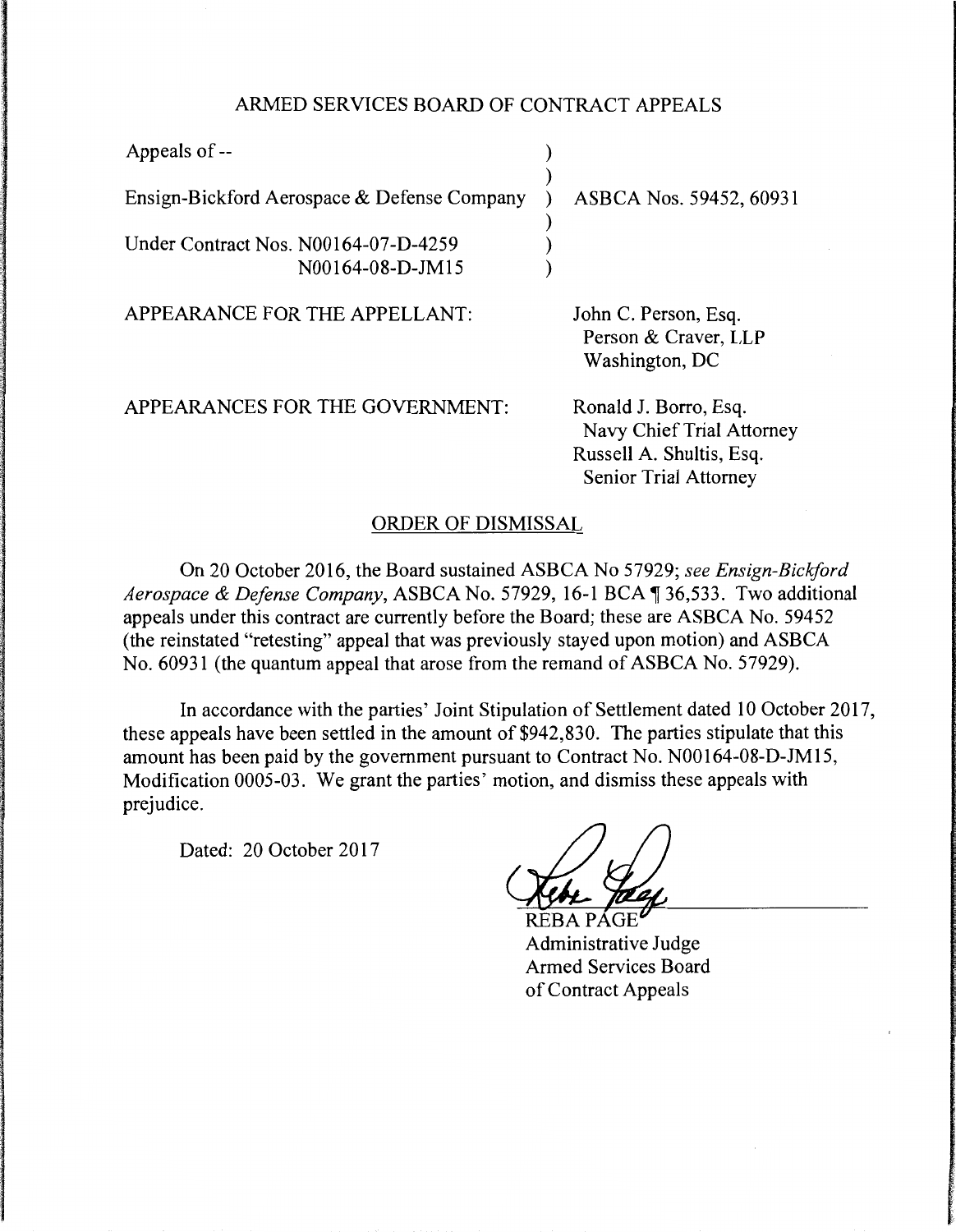I certify that the foregoing is a true copy of the Order of Dismissal of the Armed Services Board of Contract Appeals in ASBCA Nos. 59452 and 60931, Appeals of Ensign-Bickford Aerospace & Defense Company, rendered in conformance with the Board's Charter.

Dated:

JEFFREY D. GARDIN Recorder, Armed Services Board of Contract Appeals